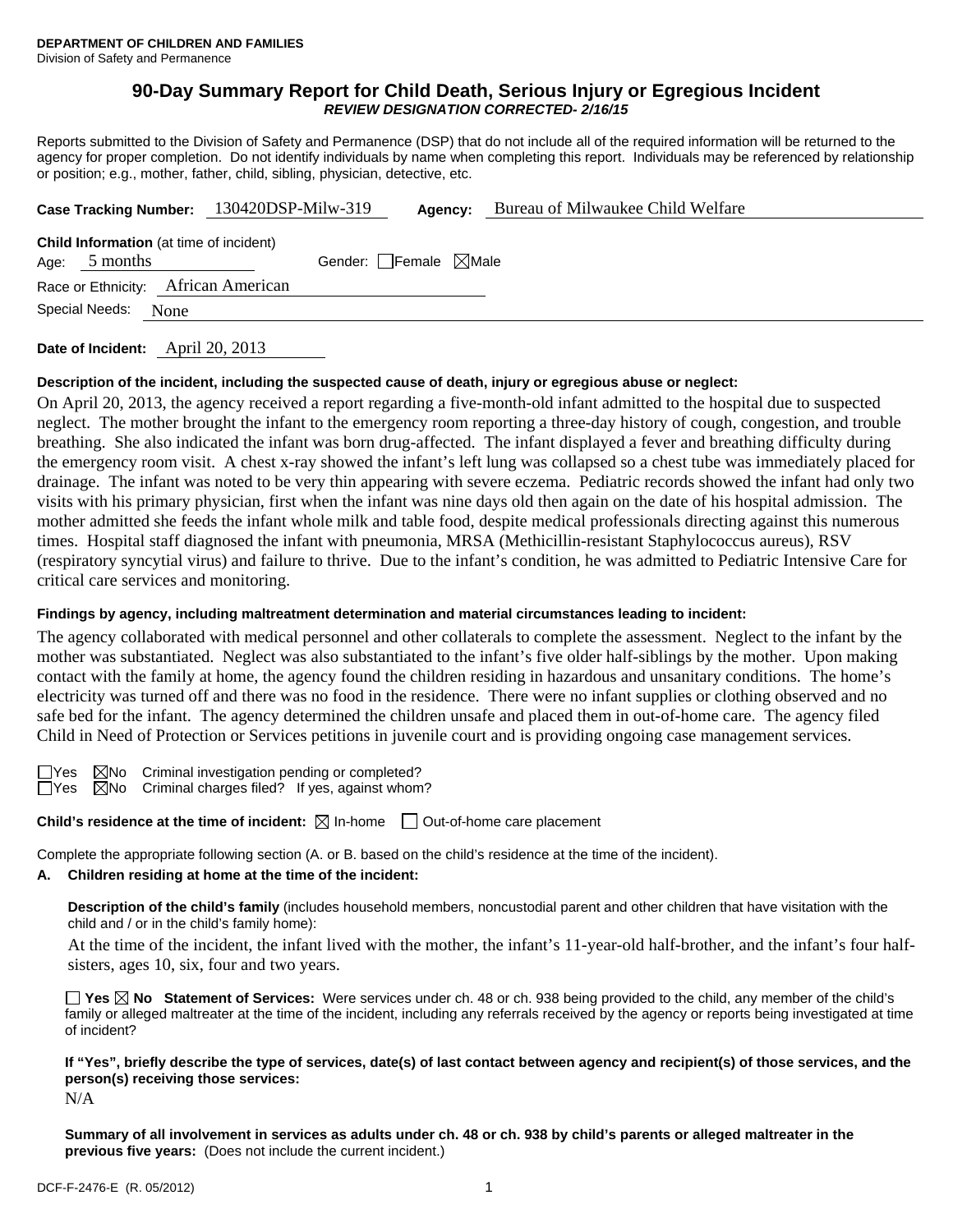### N/A

**Summary of actions taken by the agency under ch. 48, including any investigation of a report or referrals to services involving the child, any member of the child's family living in this household and the child's parents and alleged maltreater.** (Does not include the current incident.)

(Note: Screened out reports listed in this section may include only the date of the report, screening decision, and if a referral to services occurred at Access. Reports that do not constitute a reasonable suspicion of maltreatment or a reason to believe that the child is threatened with harm are not required to be screened in for an initial assessment, and no further action is required by the agency.)

On August 8, 2007, the agency screened in a CPS Report alleging neglect to the infant's three oldest half-siblings who were age one, three and five years at the time. The agency attempted to assess the allegations but was unable to locate the family and the case was closed.

On June 29, 2009, the agency screened in a CPS Report alleging neglect to the infant's four oldest half-siblings who were ages four months, three years, five years and seven years at the time. The agency completed an assessment and found the children's needs were being met. Neglect was unsubstantiated and the agency closed the case.

On April 27, 2012, the agency screened out a CPS Report.

On November 14, 2012, the agency screened in a CPS Report alleging neglect to the newborn infant by the mother. The agency completed an assessment and found the mother was not endangering the health of her child. Neglect was unsubstantiated and the agency closed the case.

### **Summary of any investigation involving the child, any member of the child's family and alleged maltreater conducted under ch. 48 or ch. 938 and any services provided to the child and child's family since the date of the incident:**

The agency screened in and assessed the allegation of neglect to the infant related to his serious medical condition and malnourished status. Neglect to the infant and to the infant's five older siblings was substantiated by the mother. The mother was not meeting the children's basic needs and they were living in hazardous and unsanitary conditions. The agency determined all six children unsafe and placed them in out-of-home care. The agency filed Child in Need of Protection or Services petitions in juvenile court and is providing ongoing case management services to the family.

## **B. Children residing in out-of-home (OHC) placement at time of incident:**

# **Description of the OHC placement and basis for decision to place child there:**

N/A

#### **Description of all other persons residing in the OHC placement home:** N/A

**Licensing history:** Including type of license, duration of license, summary of any violations by licensee or an employee of licensee that constitutes a substantial failure to protect and promote the welfare of the child. N/A

|        | Summary of any actions taken by agency in response to the incident: (Check all that apply.) |                                                   |
|--------|---------------------------------------------------------------------------------------------|---------------------------------------------------|
|        | Screening of Access report                                                                  | Attempted or successful reunification             |
|        | Protective plan implemented                                                                 | Referral to services                              |
|        | Initial assessment conducted                                                                | Transportation assistance                         |
| MMOMMM | Safety plan implemented                                                                     | Collaboration with law enforcement                |
|        | Temporary physical custody of child                                                         | Collaboration with medical professionals          |
|        | Petitioned for court order / CHIPS (child in need of                                        | Supervised visitation                             |
|        | protection or services)                                                                     | Case remains open for services                    |
|        | Placement into foster home                                                                  | Case closed by agency                             |
|        | <b>Placement with relatives</b>                                                             | Initiated efforts to address or enhance community |
| MMM    | Ongoing Services case management                                                            | collaboration on CA/N cases                       |
|        |                                                                                             | Other (describe):                                 |

#### **FOR DSP COMPLETION ONLY:**

## **Summary of policy or practice changes to address issues identified during the review of the incident:**

Under the Child Welfare Disclosure Act (Section 48.981 (7)(cr), Stats.), the DSP completes a 90-Day review of the agency's practice in each case reported under the act. In accordance with the DCF memo Series 2010-13, dated December 7, 2010 pertaining to the Child Welfare Case Review Protocol, the Bureau of Performance Management (BPM) will complete a records